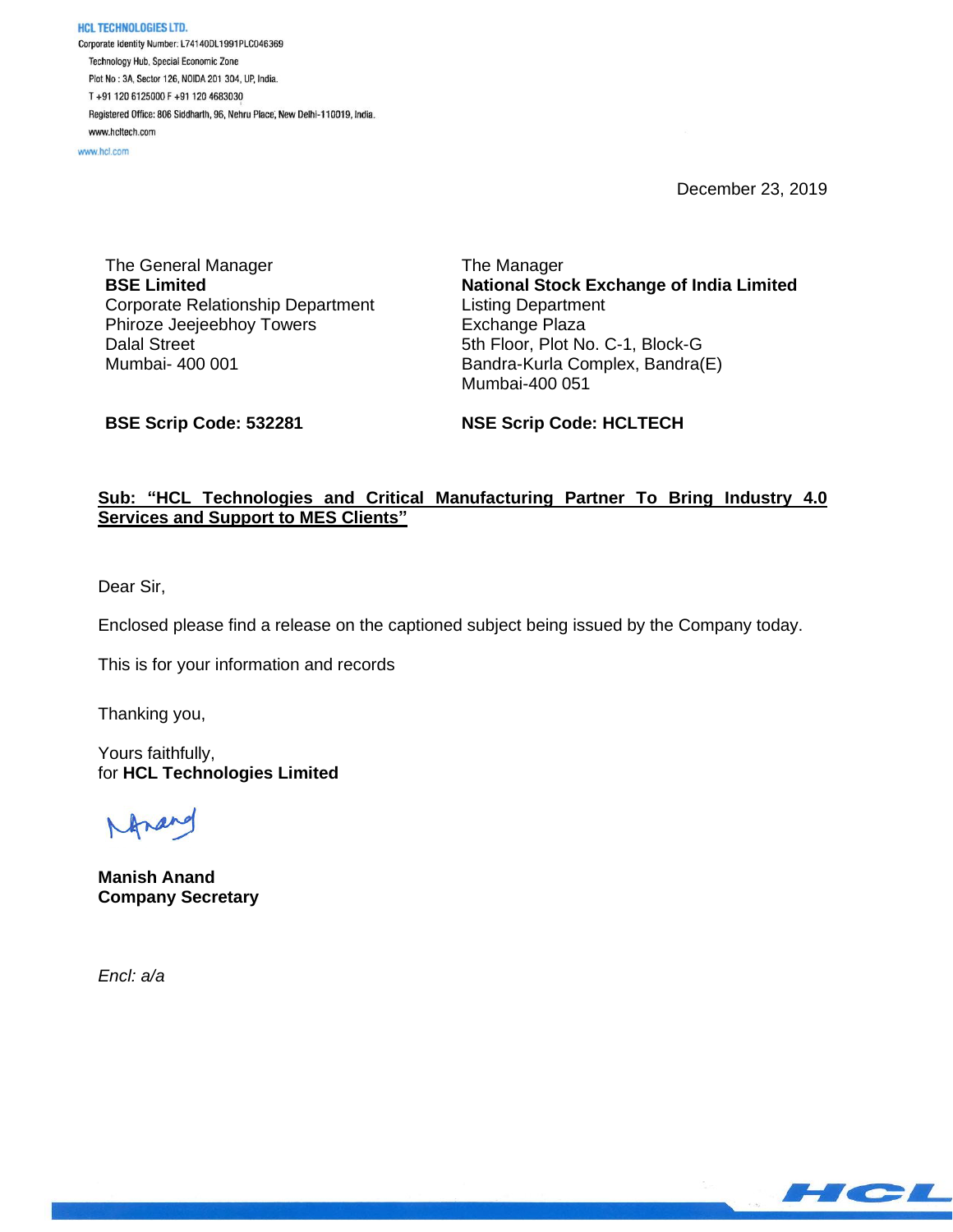

# **HCL Technologies and Critical Manufacturing Partner To Bring Industry 4.0 Services and Support to MES Clients**

**Sunnyvale, Calif., Porto, Portugal and Noida, India, December 23, 2019** – HCL Technologies (HCL), a leading global technology company, today announced a partnership with Critical Manufacturing to provide pre-and post-sales consulting, development, and implementation support. The partnership involves Critical Manufacturing's Manufacturing Execution Systems (MES) customers in the complex manufacturing for hitech, semiconductor, and medical device manufacturing industries.

"For manufacturers to fully leverage the potential of industry 4.0, MES becomes a critical component for consideration. Today, an increasing level of intelligence is being built into MES, even as IoT and AI play pivotal roles in shaping the manufacturing industry. HCL's partnership with Critical Manufacturing brings the much-needed amalgamation of Industry 4.0 with MES to achieve the end-to-end digitalization between various plant floor systems, while also providing a holistic environment for real-time information exchange and efficient decisions," said GH Rao, President, Engineering and R&D Services, HCL Technologies.

"This relationship with Critical Manufacturing allows us access to a market-leading product with a solid reputation of quality, reliability, and deep industry applicability while also letting us provide our industryleading technology services and support. Their background maps nicely to the HCL Technologies' blueprint of working with partners that surpass market standards, to allow us to bring the full breadth of our offerings to our joint customers," added Rao.

The partnership allows HCL Technologies to offer services, consulting, training, and aftermarket support to complex discrete industries, especially in the hi-tech and medical space. The partnership will initially focus on North America and Europe and will quickly scale to become a globally available offering."

We are pleased to add HCL Technologies to our partnership program," said Francisco Almada Lobo, CEO and President of Critical Manufacturing. "Our strategy is to work with a few partners with in-depth expertise in delivering manufacturing digital transformation with MES and leverage their capabilities on a global basis. This ensures standardization in both approach and execution of their services. HCL is well-known in the complex discrete market for both consulting and implementation. Critical Manufacturing has been rapidly growing over the past year, and we needed a partner that could match our scalability. HCL Technologies is such a partner."

## **About Critical Manufacturing**

Critical Manufacturing provides the most modern, flexible and configurable manufacturing execution system (MES) available. Critical Manufacturing MES helps manufacturers stay ahead of stringent product traceability and compliance requirements; reduce risk with inherent closed-loop quality; integrate seamlessly with enterprise systems and factory automation and provide deep intelligence and visibility of global production operations.

As a result, our customers are Industry 4.0 ready. They can compete effectively and profitably by easily adapting their operations to changes in demand, opportunity or requirements, anywhere, at any time.

For more information, visit [www.criticalmanufacturing.com](http://www.criticalmanufacturing.com/)

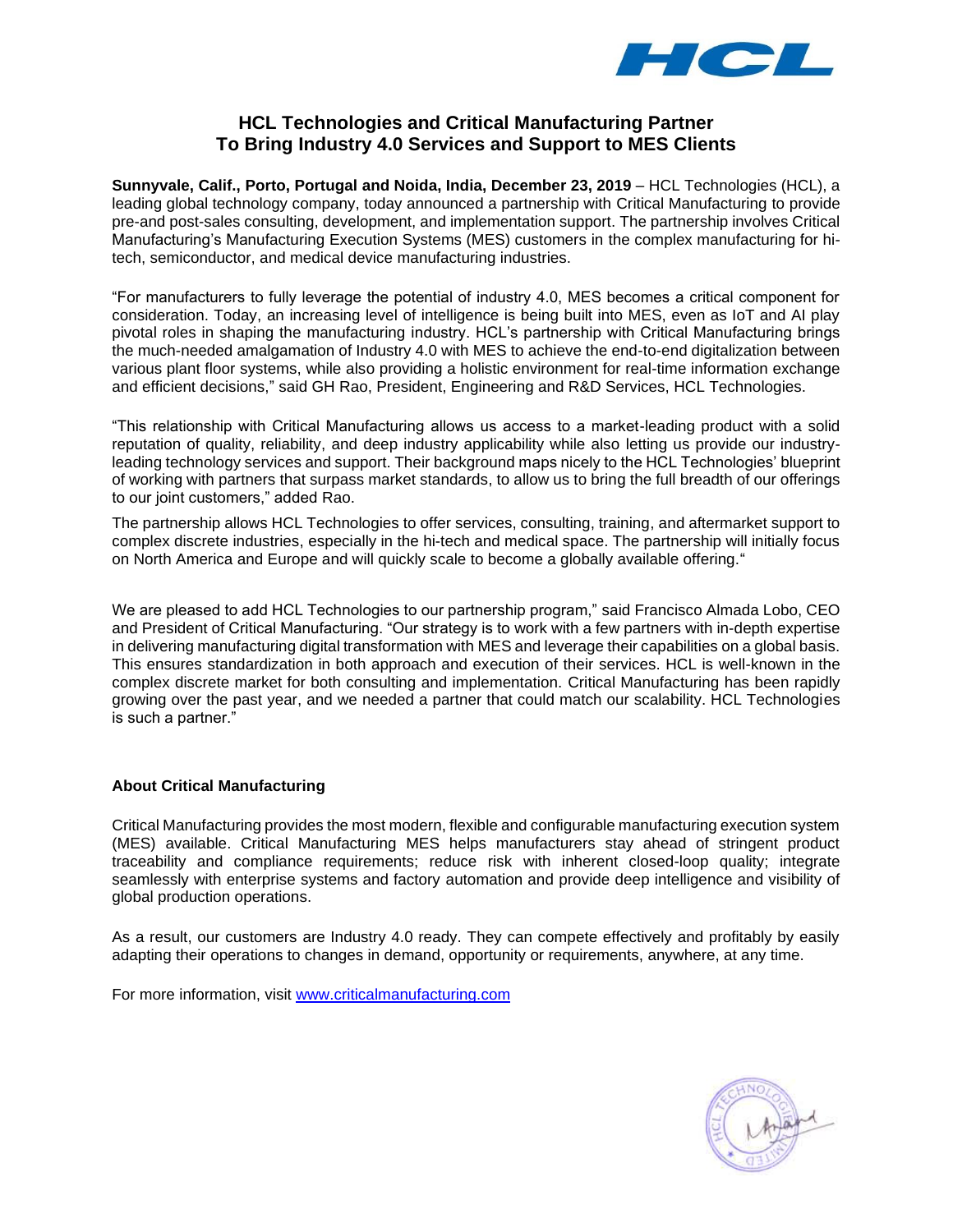

#### **About HCL Technologies**

HCL Technologies (HCL) empowers global enterprises with technology for the next decade today. HCL's Mode 1-2-3 strategy through its deep-domain industry expertise, customer-centricity and entrepreneurial culture of ideapreneurship™ enables businesses transform into next-gen enterprises.

HCL offers its services and products through three business units - IT and Business Services (ITBS), Engineering and R&D Services (ERS) and Products & Platforms (P&P). ITBS enables global enterprises to transform their businesses through offerings in areas of Applications, Infrastructure, Digital Process Operations and next generational digital transformation solutions. ERS offers engineering services and solutions in all aspects of product development and platform engineering while under P&P, HCL provides modernized software products to global clients for their technology and industry specific requirements. Through its cutting-edge co-innovation labs, global delivery capabilities and broad global network, HCL delivers holistic services in various industry verticals, categorized under Financial Services, Manufacturing, Technology & Services, Telecom & Media, Retail & CPG, Life Sciences & Healthcare and Public Services.

As a leading global technology company, HCL takes pride in its diversity, social responsibility, sustainability and education initiatives. As of 12 months ended September 30, 2019, HCL has a consolidated revenue of US\$ 9.3 billion and its 147,123 ideapreneurs operate out of 44 countries. For more information, visit www.hcltech.com

## Forward–looking Statements

Certain statements in this release are forward-looking statements, which involve a number of risks, uncertainties, assumptions and other factors that could cause actual results to differ materially from those in such forward-looking statements. All statements, other than statements of historical fact are statements that could be deemed forward-looking statements, including but not limited to the statements containing the words 'planned', 'expects', 'believes',' strategy', 'opportunity', 'anticipates', 'hopes' or other similar words. The risks and uncertainties relating to these statements include, but are not limited to, risks and uncertainties regarding impact of pending regulatory proceedings, fluctuations in earnings, our ability to manage growth, intense competition in IT services, business process outsourcing and consulting services including those factors which may affect our cost advantage, wage increases in India, customer acceptances of our services, products and fee structures, our ability to attract and retain highly skilled professionals, our ability to integrate acquired assets in a cost-effective and timely manner, time and cost overruns on fixed-price, fixed-timeframe contracts, client concentration, restrictions on immigration, our ability to manage our international operations, reduced demand for technology in our key focus areas, disruptions in telecommunication networks, our ability to successfully complete and integrate potential acquisitions, the success of our brand development efforts, liability for damages on our service contracts, the success of the companies /entities in which we have made strategic investments, withdrawal of governmental fiscal incentives, political instability, legal restrictions on raising capital or acquiring companies outside India, and unauthorized use of our intellectual property, other risks, uncertainties and general economic conditions affecting our industry. There can be no assurance that the forward-looking statements made herein will prove to be accurate, and issuance of such forward-looking statements should not be regarded as a representation by the Company, or any other person, that the objective and plans of the Company will be achieved. All forward-looking statements made herein are based on information presently available to the Management of the Company and the Company does not undertake to update any forward-looking statement that may be made from time to time by or on behalf of the Company.